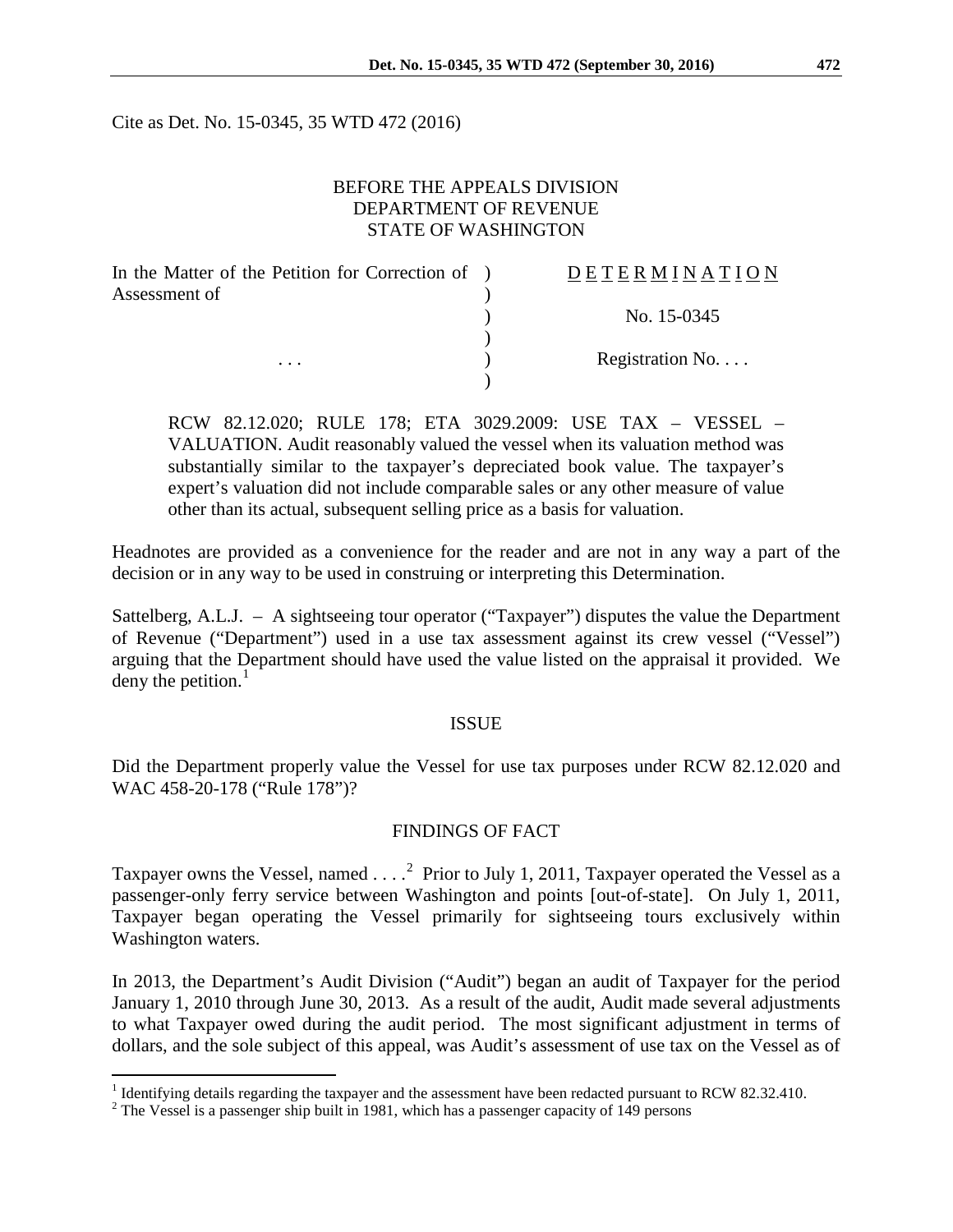July 1, 2011, the date it began operating primarily for domestic sightseeing tours. Audit initially assessed use tax on the Vessel's orderly liquidation value of \$ . . . based on a March 2006 marine survey, or appraisal ("2006 Appraisal").<sup>[3](#page-1-0)</sup> On March 4, 2014, Audit issued Taxpayer an assessment of  $\overline{\$}$ ....<sup>[4](#page-1-1)</sup>

Taxpayer conceded that use tax was due, but protested the Vessel's valuation method with Audit, providing additional information in support of its argument. One document it provided was a Purchase and Sale Agreement for the sale of the Vessel to new owners as of May 2014. The Purchase and Sale Agreement listed a selling price of  $\$\ldots, plus \$ ldots commission to [Selling] Broker]. Taxpayer also provided a copy of an August 15, 2014, Market Valuation Appraisal ("2014 Appraisal") prepared by [Selling Broker]. The 2014 Appraisal valued the Vessel at  $\$\dots$ as of July 1, 2011, the same value as the selling price in May of 2014. The 2014 Appraisal did not specifically list any comparable sales. The 2014 Appraisal discussed the efforts [Selling Broker] undertook to sell the Vessel over a decade-long period, the market for Vessels generally, as well as [Selling Broker's] extensive experience in vessel valuation. The 2014 Appraisal listed the various prices [Selling Broker] had listed the Vessel for sale at over the decade-long period: March 2005 at  $\$\dots$ , later in 2005 at  $\$\dots$ , jointly with [Vessel II] in 2008 for  $\$\dots$ , and notably \$ . . . in 2011 through 2013.

Audit requested additional comparable sales information including the purchase and depreciation documents of a smaller and lesser equipped vessel, [Vessel II], which was sold by Taxpayer in March of 2010 for  $\frac{1}{2}$ .... After receiving the additional information, Audit considered three alternative methods for determining the market value of the Vessel as of July 1, 2011:

- 1. Audit compared the Vessel's \$ . . . selling price in May of 2014 to the projected depreciated book value of \$ . . . as of the same time period to arrive at a 21.78% selling price over depreciated book value percentage. Audit applied this percentage to the Vessel's depreciated book value as of July 1, 2011, to arrive at an estimated valuation of \$ . . . .
- 2. Audit used a straight-line method between the 2006 Appraisal's current market value of \$ . . . and the May 2014 selling price of \$ . . . to arrive at an estimated valuation of  $\$\ldots$  .
- 3. Audit used a similar methodology as number 2, except it started with the 2006 Appraisal's orderly liquidation value of  $\frac{1}{2}$ ... to arrive at an estimated valuation of  $\frac{1}{2}$ . . . .

When selecting which method to choose, Audit considered the depreciated book value of the Vessel on Taxpayer's books of  $\$\ldots$ <sup>[5](#page-1-2)</sup> Since method 3 most closely approximated this amount, Audit selected it as the most reasonable methodology. In its response to Taxpayer's petition,

<span id="page-1-0"></span><sup>&</sup>lt;sup>3</sup> The marine survey showed a replacement cost of \$ . . . , a current market value of \$ . . . , an orderly liquidation value of \$ . . . .

<span id="page-1-1"></span><sup>&</sup>lt;sup>4</sup> The assessment consisted of \$ . . . in use tax, \$ . . . in retail sales tax, \$ . . . in retailing B&O tax, a tax credit of \$ . . . for other public service B&O tax paid, a small business tax credit adjustment of \$ ..., a substantial underpayment penalty of \$ ..., and \$ ... in interest.

<span id="page-1-2"></span>Audit states that it "may" consider [Vessel II] as a comparable sale, but looked primarily to the Vessel's depreciated book value in trying to determine the Vessel's fair market value as of the date it became subject to use tax.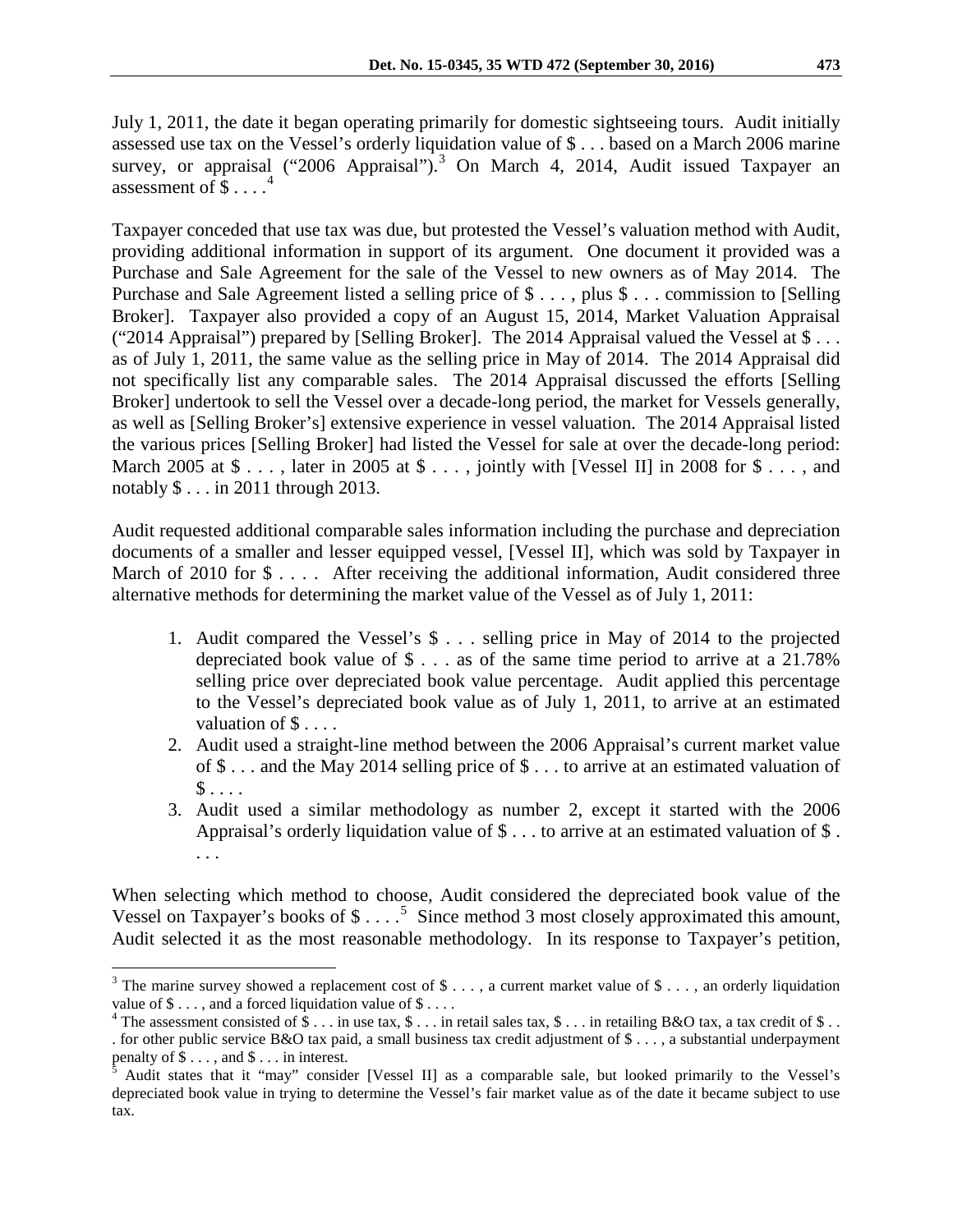Taxpayer timely appealed the post-assessment adjustment contesting Audit's use of method 3 to value the Vessel as of July 1, 2011. Taxpayer argues that the 2014 Appraisal's valuation of \$... should be used because [Selling Broker] has extensive vessel valuation experience, had a decadelong history with the Vessel, and did in fact use comparable sales when reaching its valuation. In support of its appeal, Taxpayer provided additional documentation. Taxpayer supplied the 2014 Appraisal, a declaration by the [Selling Broker's agent] who wrote the 2014 Appraisal, ... [(Agent)] , [Selling Broker's] February and August 2011 [Boat Market Reports] as referred to in [Agent's] declaration, $\frac{7}{1}$  $\frac{7}{1}$  $\frac{7}{1}$  a comparison chart listing Audit's three valuation methods alongside the 2014 Appraisal, and two emails from Taxpayer's representative to Audit manager John Rapp.<sup>[8](#page-2-2)</sup>

[Agent's] declaration discusses [Selling Broker's] decade-long history with the Vessel, including its physical inspection prior to its sale in May of 2014. The declaration discusses the fact that [Selling Broker] was tracking over 16,000 vessels and had an archive of an additional 10,000. The declaration states that the 2014 Appraisal "in respect to potential comparable sales simply directed attention to [Selling Broker's] website . . . and presumed interested parties would examine and evaluate the many available reports."

# ANALYSIS

There is levied and collected from every person in this state a tax or excise for the privilege of using within this state as a consumer any article of tangible personal property acquired by the user in any manner, also known as use tax.<sup>[9](#page-2-3)</sup> RCW 82.12.020. Use tax applies to the use of watercraft in this state, whether for pleasure or for business, and whether by a resident or a nonresident, unless the use is statutorily excepted or determined to be otherwise exempt. *See* Det. No. 87-105, 3 WTD 1 (1987). Liability for the use tax arises at the time the property is first put to use in this state. Rule 178(3). The tax is levied and collected on an amount equal to the value of the article used by the taxpayer. RCW 82.12.020(4)(a); Rule 178(4). "Value of the article used" is defined in RCW  $82.12.010(7)(a)$  as:

[T]he purchase price for the article of tangible personal property, the use of which is taxable under this chapter. The term also includes, in addition to the purchase price, the amount of any tariff or duty paid with respect to the importation of the article used. In case the article used is acquired by lease or by gift or is extracted, produced, or manufactured by the person using the same or is sold under conditions wherein the

<span id="page-2-0"></span><sup>&</sup>lt;sup>6</sup> The post-assessment adjustment consisted of \$ . . . in use tax, \$ . . . in retail sales tax, \$ . . . in retailing B&O tax, a tax credit of  $\$\ldots\$$  for other public service B&O tax paid, a small business tax credit adjustment of  $\$\ldots\$$ 

<span id="page-2-1"></span>substantial underpayment penalty of  $$ \dots$ , and  $$ \dots$  in total interest.<br>
<sup>7</sup> The [Boat Market Reports] both list the number of crew boats [Selling Broker] had for sale, the crew boat market generally, and list the specifi

<span id="page-2-2"></span> $\delta$  The emails discuss Taxpayer's position as presented to Audit.

<span id="page-2-3"></span><sup>&</sup>lt;sup>9</sup> The use tax supplements the retail sales tax by imposing a tax of like amount upon the use within this state as a consumer of any article of tangible personal property purchased or otherwise acquired where the user has not paid retail sales tax under chapter 82.08 RCW with respect to the property used. *See* WAC 458-20-178(1).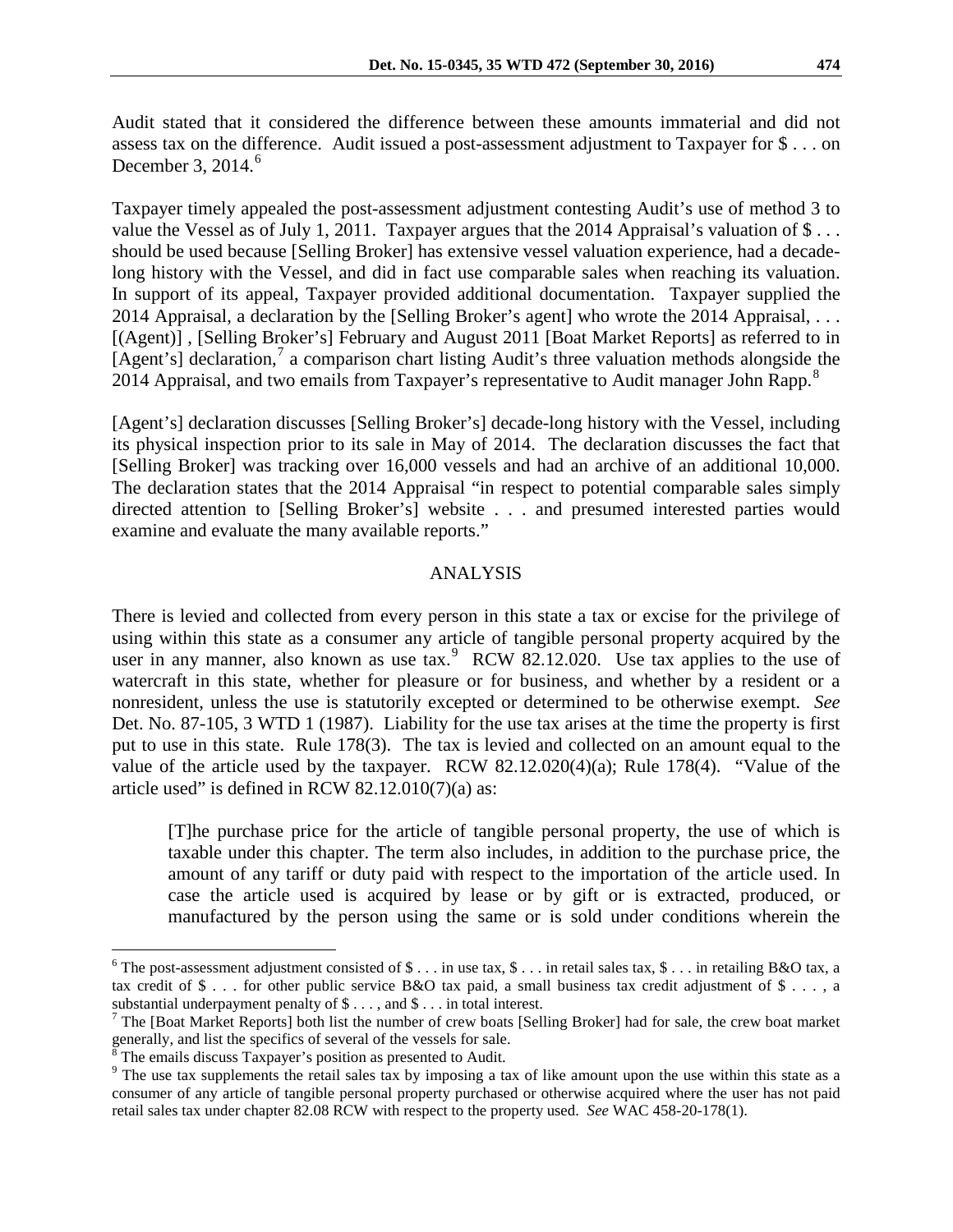purchase price does not represent the true value thereof, the value of the article used is

determined as nearly as possible according to the retail selling price at place of use of similar products of like quality and character under such rules as the department may prescribe.

Here, as of July 1, 2011, there was no purchase price, as the Vessel was not sold until May of 2014. Similarly, none of the other alternatives discussed in RCW 82.12.010(7)(a) apply. [I]t was not acquired by lease or by gift, it was not extracted, produced, or manufactured by the person using the same, [and] it was not sold under conditions wherein the purchase price [did] not represent the true value thereof. Therefore, we look to Rule 178 for guidance as to the method for determining the value as of the date the Vessel became subject to use tax.

Rule 178 is the Department's administrative rule implementing RCW 82.12.020, and it provides that "products of like quality and character" generally refers to "the fair market value of the property." [Rule 178(4)(b).] *See also* Det. No. 90-298, 11 WTD 67 (1990). The term "fair market value" is not specifically defined in Rule 178. However, the Washington Supreme Court has attempted to address fair market value in the context of use tax, acknowledging that "fair market value is a matter of opinion." *Northwest Chemurgy Securities Co. v. Chelan Cty.,* 38 Wn.2d 87, 94, 228 P.2d 129 (1951). In *Northwest Chemurgy*, the court considered a number of valuation methods for determining fair market value of tangible personal property, and stated the following:

A number of factors may appropriately be considered in determining fair market value. Among these are original cost, estimated cost of reproduction less depreciation, and rental income, capitalization of income, the uses to which the property is adaptable, the sale price of other properties, and the burdens and benefits attaching to the property.

*Id.* at 91 (internal citations omitted).<sup>10</sup> The court went on to caution that "it is important to bear in mind that the ultimate question for determination is always the same-what is the reasonable market value of the property at the time the assessment is made?" *Id.* Thus, these various methods, including cost less depreciation "'may be considered, but only as an aid in arriving at the market value'" of the property in question. *Id.* (quoting *Bellingham Community Hotel Co. v. Whatcom Cty.,* 190 Wash. 609, 70 P.2d 301 (1937)).

As another guide to determining value for use tax purposes, the Department issued Excise Tax Advisory 3029.2009 ("ETA 3029"). ETA 3029 states, in pertinent part:

A taxpayer's own records are an admission of the minimum value of tangible personal property set up as a capital asset. The Department may use, but is not necessarily bound by the taxpayer's records. However, if the entry does not reflect the true purchase price or does not fairly represent the asset's value, the Department may obtain additional evidence for use in determining value.

<span id="page-3-0"></span><sup>&</sup>lt;sup>10</sup> In *Northwest Chemurgy*, the court considered valuation for both real property and personal property. The court made no distinction between these two classes of property when it identified the various valuation methods.